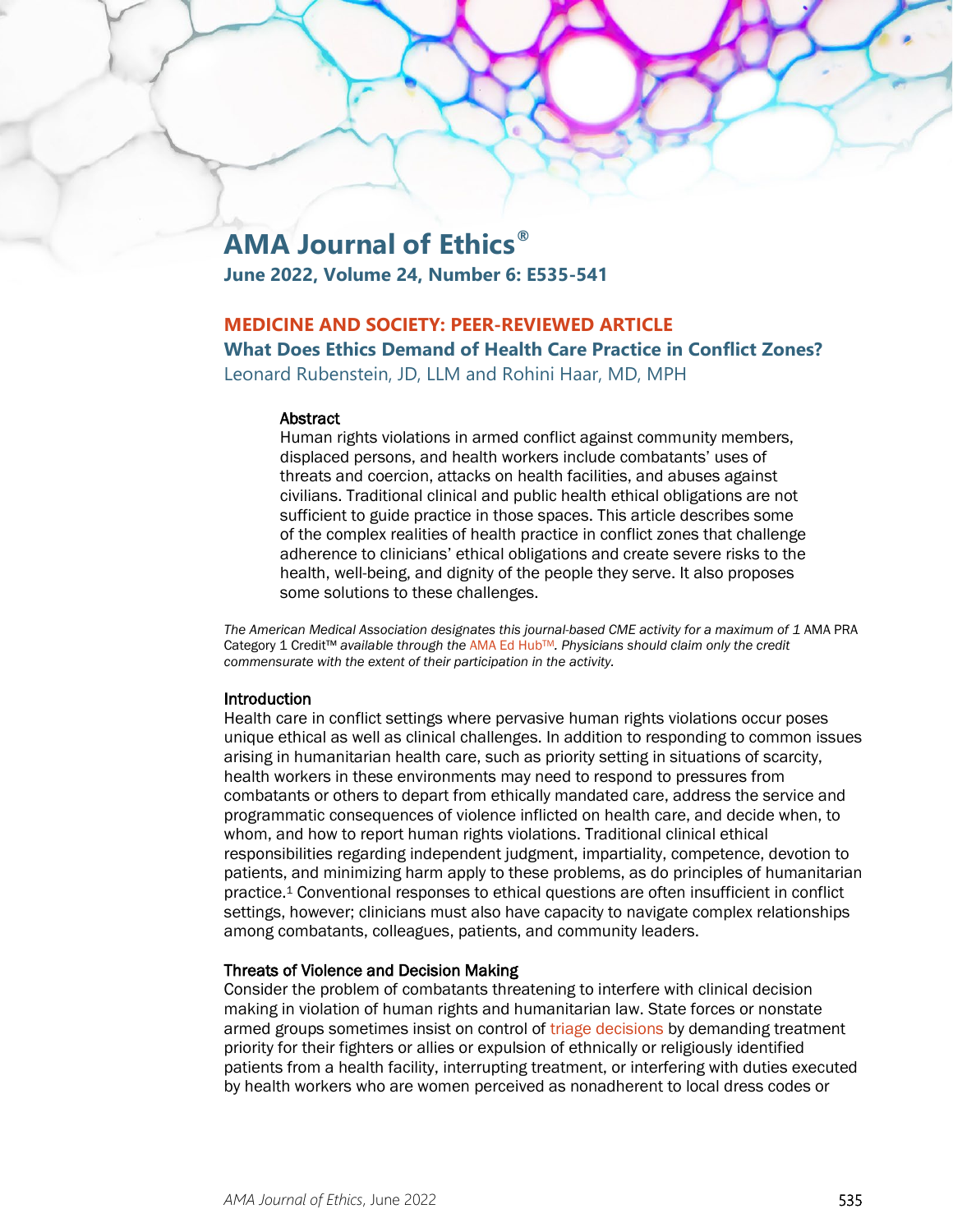rules about male accompaniment.2 Additionally, counterterrorism laws can direct health workers—on pain of prosecution—to not offer care to an alleged member of a terrorist organization.3

Such forms of coercion do not always create ethical dilemmas, since obligations to provide care—even in the face of greater-than-usual risk to a clinician's own safety, health, or life—apply.<sup>4,5</sup> Yet coercion and threats constrain clinicians trying to take a right course of action. Some circumstances resemble [dual loyalty](https://journalofethics.ama-assn.org/article/dual-loyalties-human-rights-violations-and-physician-complicity-apartheid-south-africa/2015-10) problems in peacetime practice, in which authorities such as prison wardens, employers, or police pressure clinicians to act contrary to their professional ethical values or in a manner that breaches patients' human rights.<sup>6</sup> For example, one Syrian physician who had experienced demands to prioritize care of one group of fighters revealed to academic and humanitarian organization researchers in an interview: "We asked the wounded man [fighter] to be patient till we finish another. They got angry and threatened us with a weapon. I was very afraid, and I did not know how to work—I felt they would shoot bullets in the hospital. So, I left the patient whom I was treating, and I hid."7

Refusing combatants' demands risks retaliation, and clinicians can feel powerless. For this reason, clinical program managers and organizations must develop strategies for supporting clinicians—for example, by setting ground rules about triage priorities with combatant commanders or engaging community leaders as interlocutors with them. One Syrian health worker reported: "We always deal with civil local councils and they, in turn, getting along with the military and solve problems." Another said: "Once we had [*sic*] the position that one of the fighters was intent on violence with one of our cadre, but the locals in the area who worked with us stood against him."7

Some international groups invest in political, relationship-building, and community work to help anticipate and resolve threats and interference. The International Committee of the Red Cross (ICRC) and Médecins Sans Frontières [\(Doctors Without Borders,](https://journalofethics.ama-assn.org/article/doctors-without-borders/1999-10) or MSF) spend considerable resources cultivating working relationships with combatants and communities to try to minimize interference in their operations, such as combatants undermining triage decisions, bringing weapons into health facilities, or violently entering a hospital to arrest a patient. As a result, these organizations often successfully obtain deference from combatants to their independent medical decision making.2

Clinicians can be trained to respond to demands or interference with appeals to selfinterest or assertions of clinical authority. During the war in Chechnya in 1999, rebels demanded that their wounded be treated before Russian soldiers who more desperately needed care, but Dr Khassan Baiev faced down threats: "In this hospital I give the orders."8 In other fraught circumstances, clinicians might be wise to back down, but training and skill development can often help avoid the worst outcomes. It's important to note that local health workers can be especially vulnerable to threats of violence. Their local knowledge can be a tremendous asset and contribute to handling combatants' demands, deescalating tension, and mitigating risk.

#### Clinical and Organizational Management

A second problem concerns how to manage clinical care and service delivery when violence is inflicted on or directly affects health care services. Violence may be inflicted for strategic or tactical reasons, out of indifference to or reckless disregard for the precautions in military operations required to avoid harm to health care facilities, or out of a belief that enemies, whether civilian or military, are not entitled to care.2 Between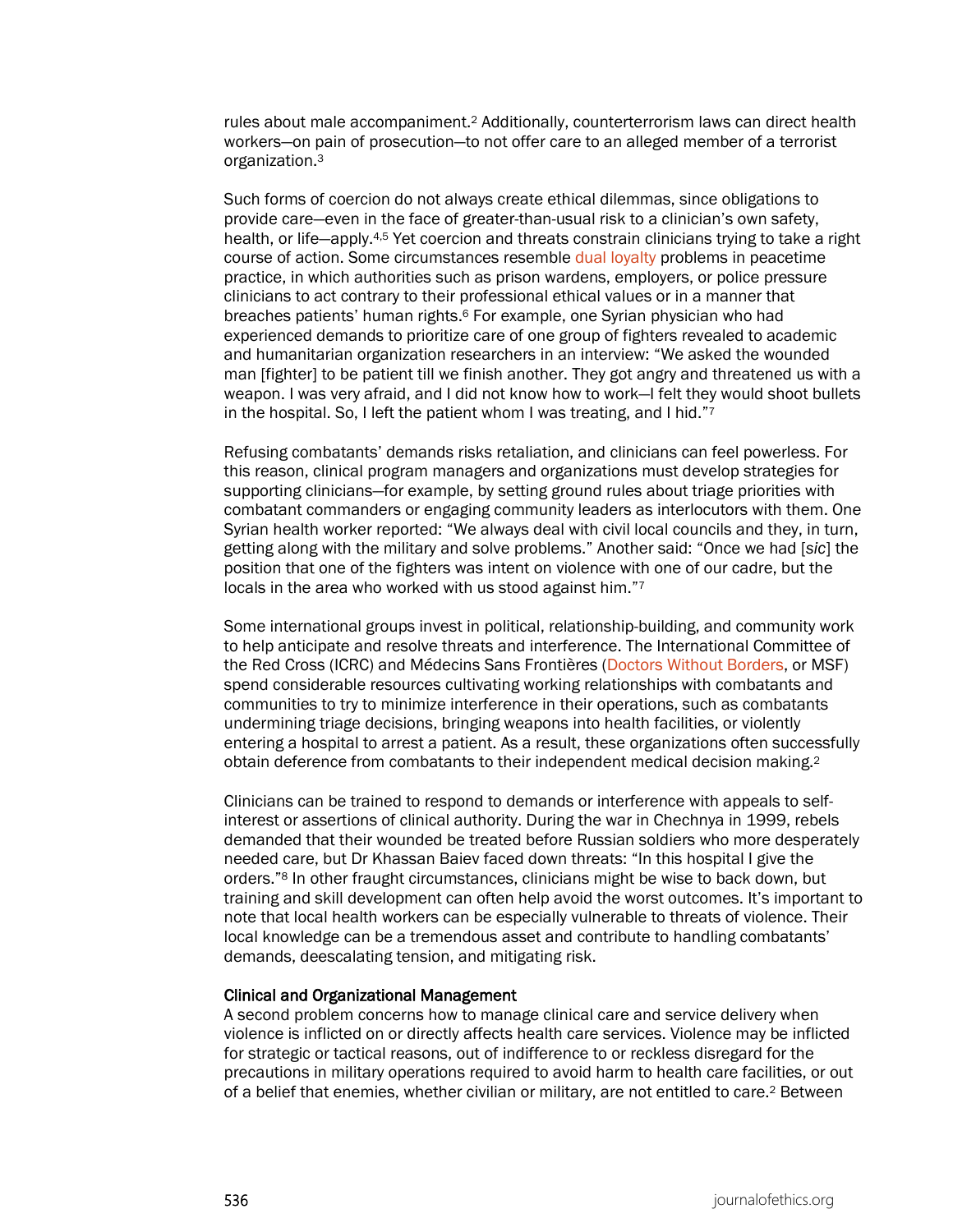2016 and 2020, combatants perpetrated more than 4000 documented acts of violence against health workers and facilities in armed conflicts across the globe. Combatants kidnapped more than 400 health workers, killed almost 700 of them (eg, in missile attacks, bombings, shelling, shooting, or arson), and injured 1500 more.9

The conundrums in making care decisions in such circumstances are often emotionally and intellectually wrenching. In interviews conducted in 2017 with clinicians and administrators providing health services in Syria, clinicians reported having to decide whether to discharge a patient sooner than medically indicated to avoid the possibility of that patient being in the health facility during an attack. They also faced the question of whether to reopen a facility after an attack or to move services to safer areas.<sup>7</sup> In these and similar cases, articulating ethical values and creating robust and inclusive processes for decision making can help clinicians and administrators manage challenges.7 Open discussion of the uncertainties and risks with patients and families; consultations with communities, staff, and local leaders; transparency; and good communication of reasons for the decision can all contribute to resolution. Efforts may also be made to ameliorate the potential harms to people affected by whatever decision is made.

In addressing these issues, moreover, short-term ethical and security risks may have to be taken to ensure the safety of patients. In 2018, in Batangafo, Central African Republic, an armed group loosely affiliated with one religious group attacked thousands of displaced people who were mostly from another group. Combatants destroyed homes and markets, and about 10 000 people fled to a compound operated by MSF.10 The staff built latrines and allowed a market into the compound, as the community's own market had been destroyed. Hospitals are not designated places of refuge under international humanitarian law, however, and the influx of thousands of displaced people disrupted MSF clinical operations and increased the risk that the compound would be attacked. The risk increased when an opposing armed group arrived to defend people in the compound and blocked people affiliated with the attackers from entering the MSF hospital. Those blocked from entry accused MSF of partiality, demanded expulsion of the displaced people in the compound, and threatened violence against the compound.10

Allowing the compound to be a place of refuge and denying entry to certain wounded people might seem to raise concerns about MSF's favoring one group and allowing the effectiveness of the hospital's medical services to be compromised. But by refusing to expel the [displaced people,](https://journalofethics.ama-assn.org/article/how-should-health-care-professionals-address-social-determinants-refugee-health/2019-03) MSF enhanced their protection. It also met its obligation to provide care for all in need by providing patients who were barred from entering the compound with services nearby, thus reinforcing its commitment to impartiality. Its experience and knowledge of the community, along with the help of other organizations and its offering medical care for all, led ultimately to a resolution.

#### Abuse Reporting in Conflict

A third problem—how to address horrific abuses health professionals may witness or learn about in the course of medical work—is complicated for both individual health workers and organizations. There is a strong case to be made that obligations of justice, beneficence, and nonmaleficence require reporting of human rights violations against patients and other members of the community. There are, however, risks in reporting. Reporting can require naming perpetrators and disclosing victims' identities and can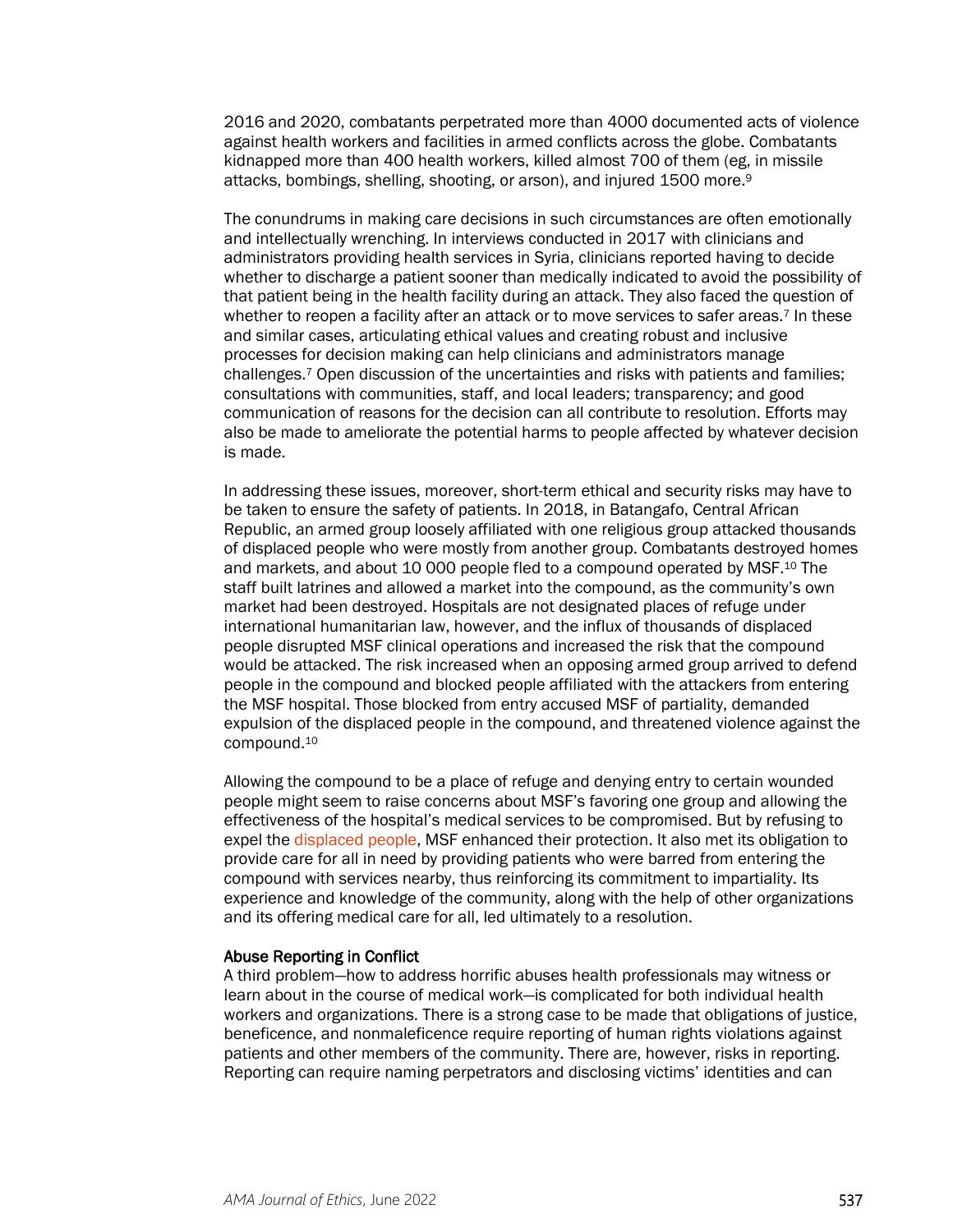carry risk of retaliation, which can include violence against patients and health workers and limiting a health organization's access to populations in need.

The ICRC rarely names perpetrators of human rights violations in order to try to preserve its neutrality and avoid compromising its unique role as a confidential interlocutor with all parties to conflicts. By contrast, MSF, dating to its founding 1 year after the war in Biafra (now part of Nigeria) ended in 1970, has been dissatisfied with the ICRC's practice of only rarely naming human rights violators. MSF adheres to a concept of *témoignage*, or "witnessing":

When Doctors Without Borders/Médecins Sans Frontières (MSF) teams witness extreme acts of violence against individuals or groups, or when access to lifesaving medical care is hindered, we may speak out publicly. Our decision to do so is always guided by our mission to alleviate suffering, protect life and health, and to restore respect for human beings and their fundamental human rights.<sup>11</sup>

MSF is willing to speak out, despite risk of being forced out of a country, when it believes witnessing will not pose risks to patients and communities.<sup>2</sup>

For individual or local health workers not affiliated with humanitarian groups, such as the ICRC and MSF, little guidance is available to help them determine whether and when to [report human rights violations.](https://journalofethics.ama-assn.org/article/mandatory-reporting-human-trafficking-potential-benefits-and-risks-harm/2017-01) The ICRC has published ethics guidance for health workers in conflict regions, which stresses the imperative not to jeopardize the safety of patients or the organization but that expresses concerns about human rights abuse reporting. It warns that unverified statements to the media about human rights violations can endanger others and generate accusation and counter-accusation in the media, which ICRC construes as serious professional misconduct by health workers.12 When reporting constitutes an expression of health professionals' duty to prevent harm, however, it is ethically similar to their duty to report domestic violence.13 Not doing so can be morally distressing, especially when rape, torture, and other atrocities are not exposed and could exacerbate others' vulnerability to similar abuses. Some medical groups suggest that not reporting constitutes failure to protect patients from harm and amounts to complicity.14 A World Medical Association declaration obliges physicians to encourage authorities' adherence to international law and report torture and cruel or inhuman treatment.15

The Office of the United Nations (UN) High Commissioner for Human Rights and the Office of the UN High Commissioner for Refugees, in conjunction with a global humanitarian coordinating body, recognize that civilian protection requires that humanitarian organizations find appropriate ways to report major violations of human rights and humanitarian law. In addition to questions about whether and when to report violations or alleged violations, who should report (eg, at the site level, country level, or headquarters level), to whom to report (eg, UN agencies, perpetrators, others), and how advocacy should proceed to minimize risk to victims are also important ethical and procedural questions.16 Courtland Robinson of the Johns Hopkins Center for Humanitarian Health (oral communication) notes, for example, that individuals at different levels of an organization can report in different ways: health workers in a refugee camp might be most effective at minimizing risk to victims if they report rape to camp managers while continuing to treat and counsel victims; country directors might be best positioned to raise concerns with responsible officials at the country level; and headquarters might be best positioned to publicly disclose and plan advocacy strategies. Speaking at an increasingly greater distance from perpetrators as one moves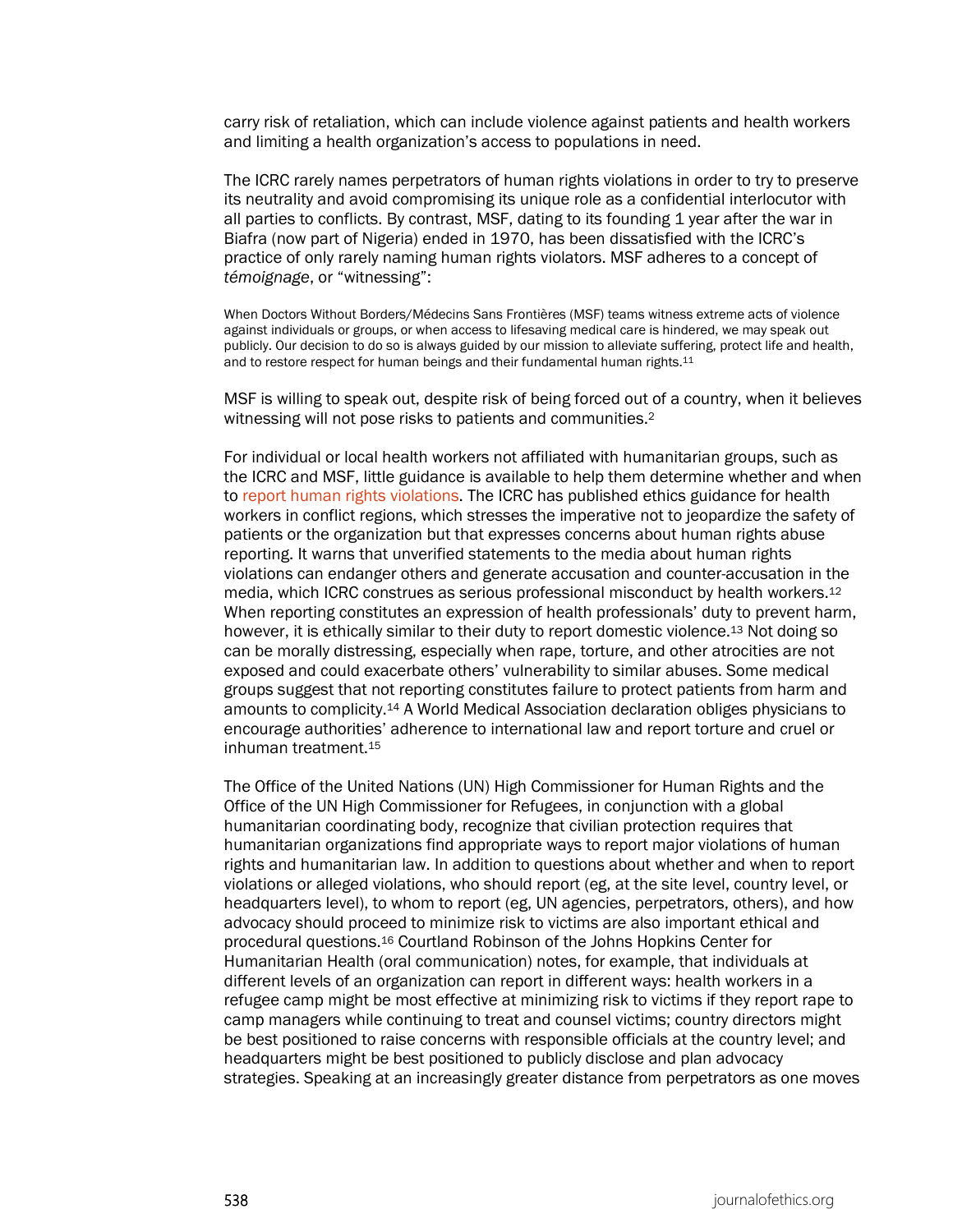up an organization's proverbial administrative ladder could be an effective means of protecting victims and reporters from retaliation.

## **Conclusion**

Clinical and other professional groups, as well as donors and international agencies supporting humanitarian health responses, need to provide support to those who confront confounding, painful, high-stakes decisions.

### **References**

- 1. Broussard G, Rubenstein L, Robinson C, Maziak W, Gilbert S, DeCamp M. Challenges to ethical obligations and humanitarian principles in conflict settings: a systematic review. *J Int Humanit Action*. 2019;4:15.
- 2. Rubenstein L. *Perilous Medicine: The Struggle to Protect Heath Care From the Violence of War*. Columbia University Press; 2021.
- 3. Buissonniere M, Woznick S, Rubenstein L. The criminalization of healthcare. Safeguarding Health in Conflict Coalition; Johns Hopkins Bloomberg School of Public Health; University of Essex; 2018. Accessed June 18, 2021. [https://www1.essex.ac.uk/hrc/documents/54198-criminalization-of-healthcare](https://www1.essex.ac.uk/hrc/documents/54198-criminalization-of-healthcare-web.pdf)[web.pdf](https://www1.essex.ac.uk/hrc/documents/54198-criminalization-of-healthcare-web.pdf)
- 4. American Medical Association. Opinion 8.3. Physicians' responsibilities in disaster response and preparedness. *Code of Medical Ethics*. Accessed November 7, 2021. [https://www.ama-assn.org/delivering](https://www.ama-assn.org/delivering-care/ethics/physicians-responsibilities-disaster-response-preparedness)[care/ethics/physicians-responsibilities-disaster-response-preparedness](https://www.ama-assn.org/delivering-care/ethics/physicians-responsibilities-disaster-response-preparedness)
- 5. Code of Medical Ethics: guidance in a pandemic. American Medical Association. Updated April 14, 2020. Accessed November 7, 2021. [https://www.ama](https://www.ama-assn.org/delivering-care/ethics/ama-code-medical-ethics-guidance-pandemic)[assn.org/delivering-care/ethics/ama-code-medical-ethics-guidance-pandemic](https://www.ama-assn.org/delivering-care/ethics/ama-code-medical-ethics-guidance-pandemic)
- 6. Physicians for Human Rights; School of Public Health and Primary Health Care, Health Sciences Faculty, University of Cape Town. *Dual Loyalty and Human Rights in Health Professional Practice; Proposed Guidelines and Institutional Mechanisms*. University of Cape Town; 2002. Accessed June 18, 2021. <https://phr.org/wp-content/uploads/2003/03/dualloyalties-2002-report.pdf>
- 7. Rubenstein L, Courtland Robinson W, Darwish M, et al. Reality makes our decisions: ethical challenges in humanitarian health in situations of extreme violence: report and recommendations. Center for Public Health and Human Rights, Center for Humanitarian Health, Johns Hopkins Bloomberg School of Public Health; International Rescue Committee; Syrian American Medical Society; 2019. Accessed June 18, 2021. [http://hopkinshumanitarianhealth.org/assets/documents/LR\\_XViolenceReport\\_](http://hopkinshumanitarianhealth.org/assets/documents/LR_XViolenceReport_2019_final.pdf) 2019 final.pdf
- 8. Baiev K, Daniloff R, Daniloff N. *The Oath: A Surgeon Under Fire*. Walker; 2003.
- 9. Safeguarding Health in Conflict Coalition; Insecurity Insight. Ineffective past, uncertain future: the UN Security Council's Resolution on the Protection of Health Care: a five-year review of ongoing violence and inaction to stop it. Insecurity Insight; 2021. Accessed November 7, 2021. [http://insecurityinsight.org/wp-content/uploads/2021/05/Ineffective-past-](http://insecurityinsight.org/wp-content/uploads/2021/05/Ineffective-past-Uncertain-Future-A-Five-Year-Review-2016-2020.pdf)[Uncertain-Future-A-Five-Year-Review-2016-2020.pdf](http://insecurityinsight.org/wp-content/uploads/2021/05/Ineffective-past-Uncertain-Future-A-Five-Year-Review-2016-2020.pdf)
- 10. Centre for Applied Reflection on Humanitarian Practice. Unprotected: summary of internal review on the October 31st events in Batangafo, Central African Republic. Medecins sans Frontieres; 2019. Accessed June 18, 2021. [https://www.msf.org/sites/msf.org/files/2019-02/MSF-Unprotected-Batangafo-](https://www.msf.org/sites/msf.org/files/2019-02/MSF-Unprotected-Batangafo-EN.pdf)[EN.pdf](https://www.msf.org/sites/msf.org/files/2019-02/MSF-Unprotected-Batangafo-EN.pdf)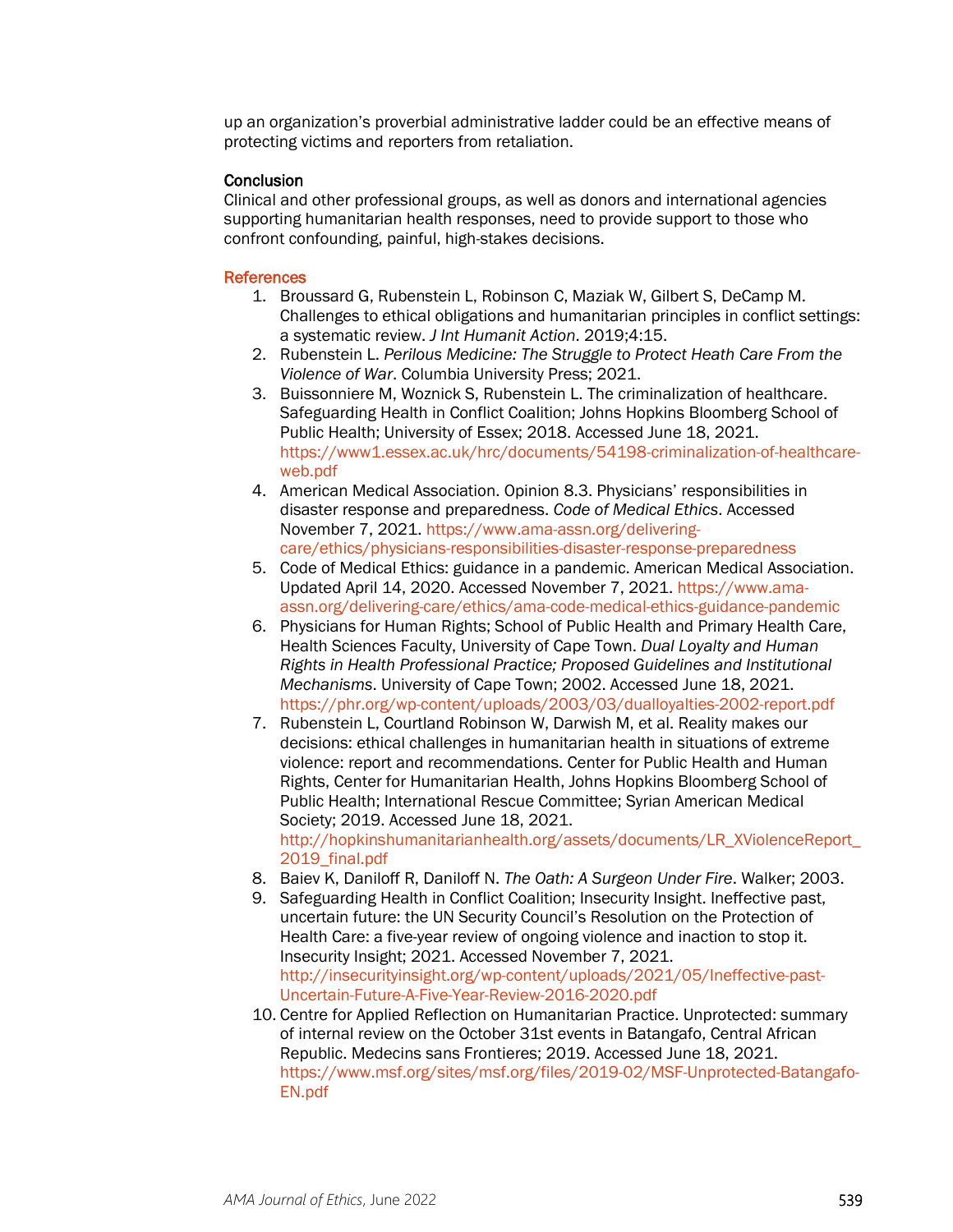- 11. Who we are. Doctors Without Borders. Accessed June 18, 2021. <https://www.doctorswithoutborders.org/who-we-are/principles/bearing-witness>
- 12. Coupland R, Breitegger A. *Health Care in Danger: The Responsibilities of Healthcare Personnel Working in Armed Conflict and Other Emergencies*. International Committee of the Red Cross; 2012. Accessed June 18, 2021. <https://shop.icrc.org/download/ebook?sku=4104/002-ebook>
- 13. American Medical Association. Opinion 8.10 Preventing, identifying and treating violence and abuse. *Code of Medical Ethics*. Accessed June 18, 2021. [https://www.ama-assn.org/delivering-care/ethics/preventing-identifying](https://www.ama-assn.org/delivering-care/ethics/preventing-identifying-treating-violence-abuse)[treating-violence-abuse](https://www.ama-assn.org/delivering-care/ethics/preventing-identifying-treating-violence-abuse)
- 14. List J. Medical neutrality and political activism. In: Allhoff F, ed. *Physicians at War: The Dual Loyalties Challenge*. Springer; 2008:237-253.
- 15. WMA regulations in times of armed conflict and other situations of violence. World Medical Association. Adopted October 1956. Revised October 2012. Accessed June 18, 2021[. https://www.wma.net/policies-post/wma-regulations](https://www.wma.net/policies-post/wma-regulations-in-times-of-armed-conflict-and-other-situations-of-violence/)[in-times-of-armed-conflict-and-other-situations-of-violence/](https://www.wma.net/policies-post/wma-regulations-in-times-of-armed-conflict-and-other-situations-of-violence/)
- 16. Office of the High Commissioner for Human Rights; Office of the United Nations High Commissioner for Refugees. The protection of human rights in humanitarian crises: a joint background paper by OHCHR and UNHCR IASC principals. Global Protection Cluster; 2013. Accessed June 18, 2021. [https://www.globalprotectioncluster.org/\\_assets/files/tools\\_and\\_guidance/hum](https://www.globalprotectioncluster.org/_assets/files/tools_and_guidance/human_rights_protection/OHCHR-UNHCR%20Joint%20Paper_EN.pdf) [an\\_rights\\_protection/OHCHR-UNHCR%20Joint%20Paper\\_EN.pdf](https://www.globalprotectioncluster.org/_assets/files/tools_and_guidance/human_rights_protection/OHCHR-UNHCR%20Joint%20Paper_EN.pdf)

Leonard Rubenstein, JD, LLM is a professor of the practice at the Johns Hopkins Bloomberg School of Public Health in Baltimore, Maryland, where he is also a core faculty member at the Center for Public Health and Human Rights. He is also a core faculty member at Johns Hopkins University's Center for Humanitarian Health and Berman Institute of Bioethics. He founded and chairs the Safeguarding Health in Conflict Coalition and is the author of *Perilous Medicine: The Struggle to Protect Health Care From the Violence of War* (Columbia University Press, 2021).

Rohini Haar, MD, MPH is an adjunct professor in the School of Public Health at the University of California, Berkeley, and an emergency physician with Kaiser Medical Center in Oakland. She has engaged in extensive research on human rights and on health in armed conflict and political violence.